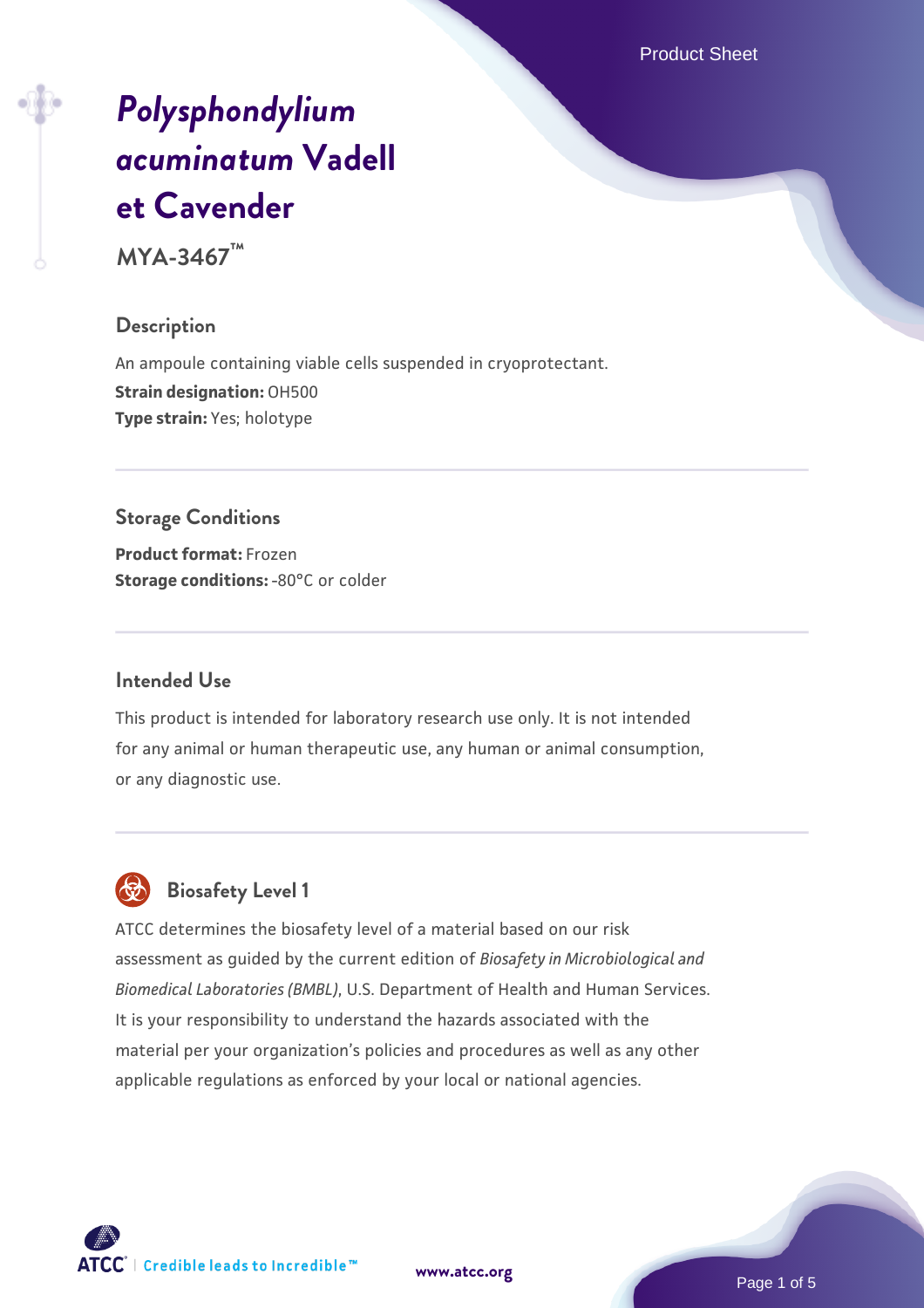ATCC highly recommends that appropriate personal protective equipment is always used when handling vials. For cultures that require storage in liquid nitrogen, it is important to note that some vials may leak when submersed in liquid nitrogen and will slowly fill with liquid nitrogen. Upon thawing, the conversion of the liquid nitrogen back to its gas phase may result in the vial exploding or blowing off its cap with dangerous force creating flying debris. Unless necessary, ATCC recommends that these cultures be stored in the vapor phase of liquid nitrogen rather than submersed in liquid nitrogen.

# **Certificate of Analysis**

For batch-specific test results, refer to the applicable certificate of analysis that can be found at www.atcc.org.

# **Growth Conditions**

**Medium:**  [ATCC Medium 919: Non-nutrient agar](https://www.atcc.org/-/media/product-assets/documents/microbial-media-formulations/9/1/9/atcc-medium-919.pdf?rev=f4e1e31d2b4249c2a4e4c31a4c703c9e) **Temperature:** 20-25°C **Incubation:** Grown in two-member culture with Escherichia coli ATCC 23437

#### **Handling Procedures**

**Frozen ampoules** packed in dry ice should either be thawed immediately or stored in liquid nitrogen. If liquid nitrogen storage facilities are not available, frozen ampoules may be stored at or below -70°C for approximately one week. **Do not under any circumstance store frozen ampoules at refrigerator freezer temperatures (generally -20°C)**. Storage of frozen material at this

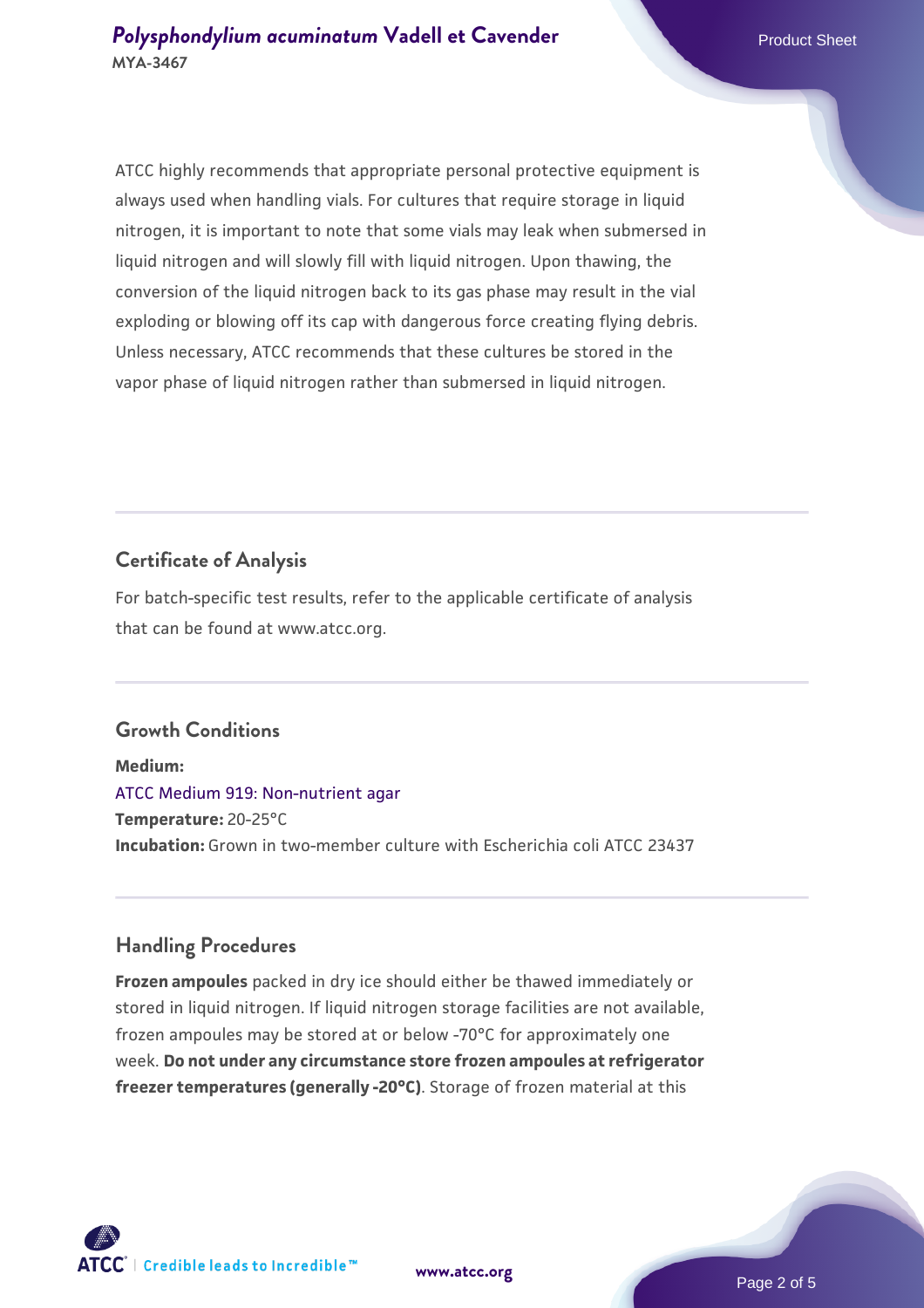# **[Polysphondylium acuminatum](https://www.atcc.org/products/mya-3467) [Vadell et Cavender](https://www.atcc.org/products/mya-3467)** Product Sheet **MYA-3467**

temperature will result in the death of the culture.

- 1. To thaw a frozen ampoule, place in a **25°C to 30°C** water bath, until just thawed **(approximately 5 minutes)**. Immerse the ampoule just sufficient to cover the frozen material. Do not agitate the ampoule.
- 2. Immediately after thawing, wipe down ampoule with 70% ethanol and aseptically transfer at least 50 µL (or 2-3 agar cubes) of the content onto a plate or broth with medium recommended.
- 3. Incubate the inoculum/strain at the temperature and conditions recommended.
- 4. Inspect for growth of the inoculum/strain regularly for up to 4 weeks. The time necessary for significant growth will vary from strain to strain.

# **Material Citation**

If use of this material results in a scientific publication, please cite the material in the following manner: *Polysphondylium acuminatum* Vadell et Cavender (ATCC MYA-3467)

#### **References**

References and other information relating to this material are available at www.atcc.org.

#### **Warranty**

The product is provided 'AS IS' and the viability of ATCC® products is warranted for 30 days from the date of shipment, provided that the customer has stored and handled the product according to the information included on the product information sheet, website, and Certificate of Analysis. For living cultures, ATCC lists the media formulation and reagents that have been found to be effective for the product. While other

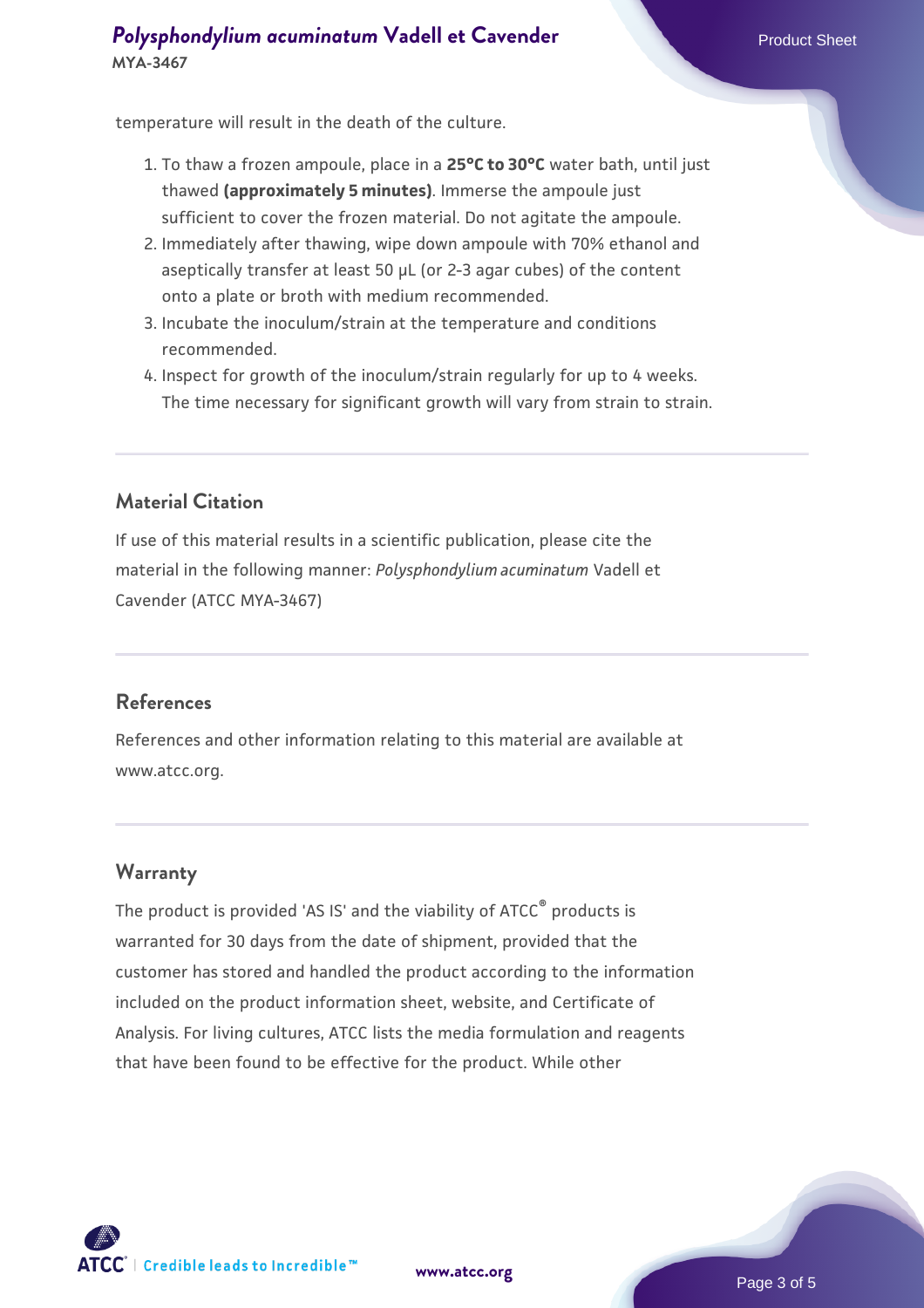# **[Polysphondylium acuminatum](https://www.atcc.org/products/mya-3467) [Vadell et Cavender](https://www.atcc.org/products/mya-3467)** Product Sheet **MYA-3467**

unspecified media and reagents may also produce satisfactory results, a change in the ATCC and/or depositor-recommended protocols may affect the recovery, growth, and/or function of the product. If an alternative medium formulation or reagent is used, the ATCC warranty for viability is no longer valid. Except as expressly set forth herein, no other warranties of any kind are provided, express or implied, including, but not limited to, any implied warranties of merchantability, fitness for a particular purpose, manufacture according to cGMP standards, typicality, safety, accuracy, and/or noninfringement.

# **Disclaimers**

This product is intended for laboratory research use only. It is not intended for any animal or human therapeutic use, any human or animal consumption, or any diagnostic use. Any proposed commercial use is prohibited without a license from ATCC.

While ATCC uses reasonable efforts to include accurate and up-to-date information on this product sheet, ATCC makes no warranties or representations as to its accuracy. Citations from scientific literature and patents are provided for informational purposes only. ATCC does not warrant that such information has been confirmed to be accurate or complete and the customer bears the sole responsibility of confirming the accuracy and completeness of any such information.

This product is sent on the condition that the customer is responsible for and assumes all risk and responsibility in connection with the receipt, handling, storage, disposal, and use of the ATCC product including without limitation taking all appropriate safety and handling precautions to minimize health or environmental risk. As a condition of receiving the material, the customer agrees that any activity undertaken with the ATCC product and any progeny or modifications will be conducted in compliance with all applicable laws, regulations, and guidelines. This product is provided 'AS IS' with no representations or warranties whatsoever except as expressly set forth herein and in no event shall ATCC, its parents, subsidiaries, directors, officers,



**[www.atcc.org](http://www.atcc.org)**

Page 4 of 5